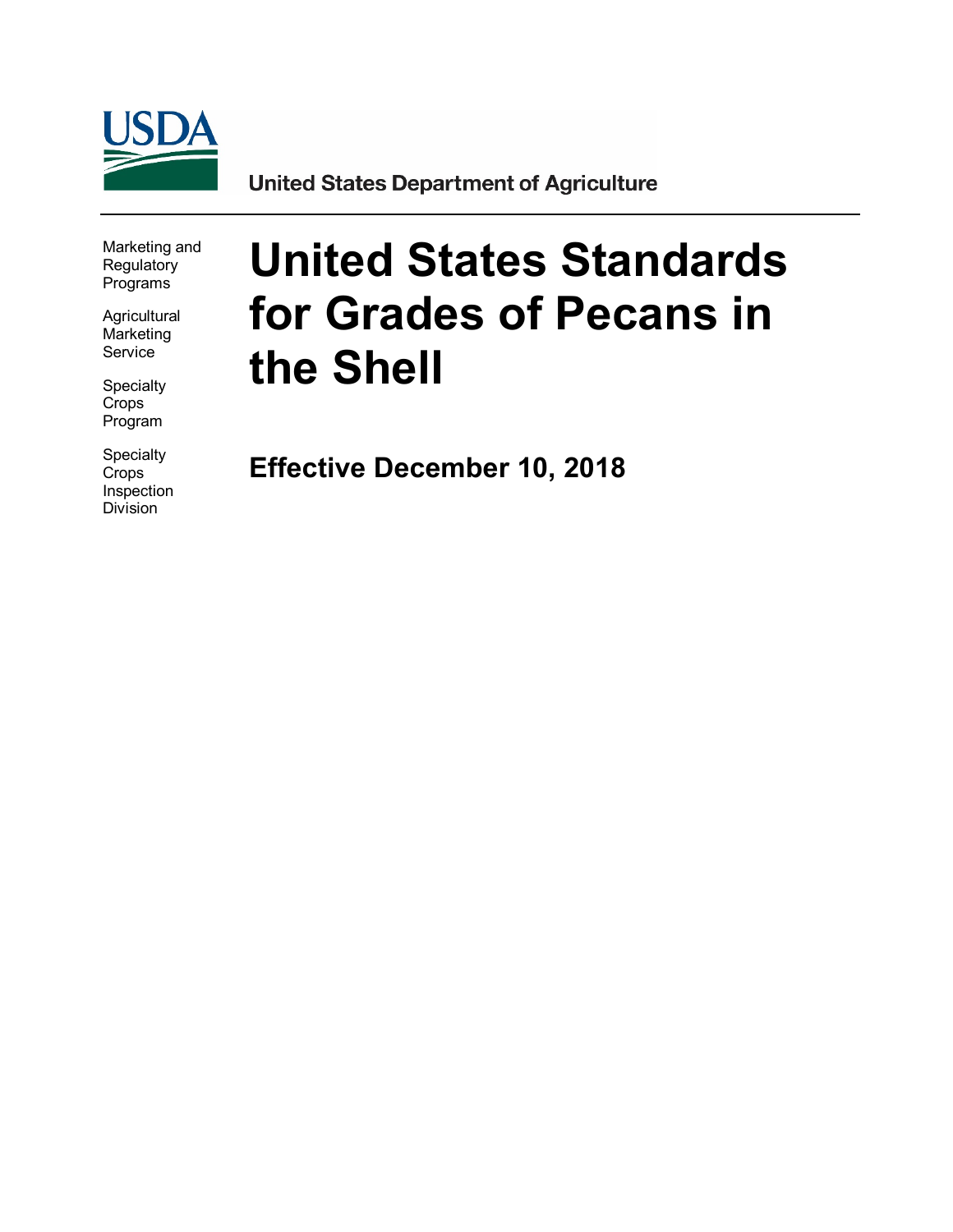This issue of the United States Standards for Grades of Pecans in the Shell (83 FR 50475) supersedes the previous issue which has been in effect since October 15, 1976.

Voluntary U.S. grade standards are issued under the authority of the Agricultural Marketing Act of 1946, which provides for the development of official U.S. grades to designate different levels of quality. These grade standards are available for use by producers, suppliers, buyers, and consumers. As in the case of other standards for grades of fresh and processed fruits, vegetables, and specialty crops these standards are designed to facilitate orderly marketing by providing a convenient basis for buying and selling, for establishing quality control programs, and for determining loan values.

The U.S. grade standards and inspection instructions for all fresh and processed fruits, vegetables, and specialty crops are available on the internet and upon request at the address below. These documents provide detailed interpretations of the grade standards and provide step-by-step procedures for grading the product.

Grade standards are issued by the U.S. Department of Agriculture (USDA) after careful consideration of all data and views submitted during rulemaking. The Department welcomes suggestions for improving the standards in future revisions. Comments may be submitted to, and copies of standards and inspection instructions obtained from:

> Director, Specialty Crops Inspection Division Specialty Crops Program USDA, Agricultural Marketing Service 1400 Independence Avenue, SW, STOP 0240 Washington, DC 20250

**Authority**: 7 U.S.C. 1621-1627.

**Note**: Compliance with the provisions of these standards shall not excuse failure to comply with the provisions of the Federal Food, Drug, and Cosmetic Act, or with applicable State laws and regulations.

**\_\_\_\_\_\_\_\_\_\_\_\_\_\_\_\_\_\_\_\_\_\_\_\_\_\_\_\_\_\_\_\_\_\_\_\_\_\_\_\_\_\_\_\_\_\_\_\_\_\_\_\_\_\_\_\_\_\_\_\_\_\_\_\_\_\_\_\_\_\_\_\_\_\_**

**Non-Discrimination Policy:** In accordance with Federal civil rights law and U.S. Department of Agriculture (USDA) civil rights regulations and policies, the USDA, its Agencies, offices, and employees, and institutions participating in or administering USDA programs are prohibited from discriminating based on race, color, national origin, religion, sex, gender identity (including gender expression), sexual orientation, disability, age, marital status, family/parental status, income derived from a public assistance program, political beliefs, or reprisal or retaliation for prior civil rights activity, in any program or activity conducted or funded by USDA (not all bases apply to all programs). Remedies and complaint filing deadlines vary by program or incident.

Persons with disabilities who require alternative means of communication for program information (e.g., Braille, large print, audiotape, American Sign Language, etc.) should contact the responsible Agency or USDA's TARGET Center at (202) 720-2600 (voice and TTY) or contact USDA through the Federal Relay Service at (800) 877-8339. Additionally, program information may be made available in languages other than English.

To file a program discrimination complaint, complete the USDA Program Discrimination Complaint Form, AD-3027, found online at [http://www.ascr.usda.gov/complaint\\_filing\\_cust.html](http://www.ascr.usda.gov/complaint_filing_cust.html) and at any USDA office or write a letter addressed to USDA and provide in the letter all of the information requested in the form. To request a copy of the complaint form, call (866) 632-9992. Submit your completed form or letter to USDA by: (1) mail: U.S. Department of Agriculture, Office of the Assistant Secretary for Civil Rights, 1400 Independence Avenue, SW, Washington, D.C. 20250-9410; (2) fax: (202) 690-7442; or (3) email: [program.intake@usda.gov.](mailto:program.intake@usda.gov) USDA is an equal opportunity provider, employer, and lender.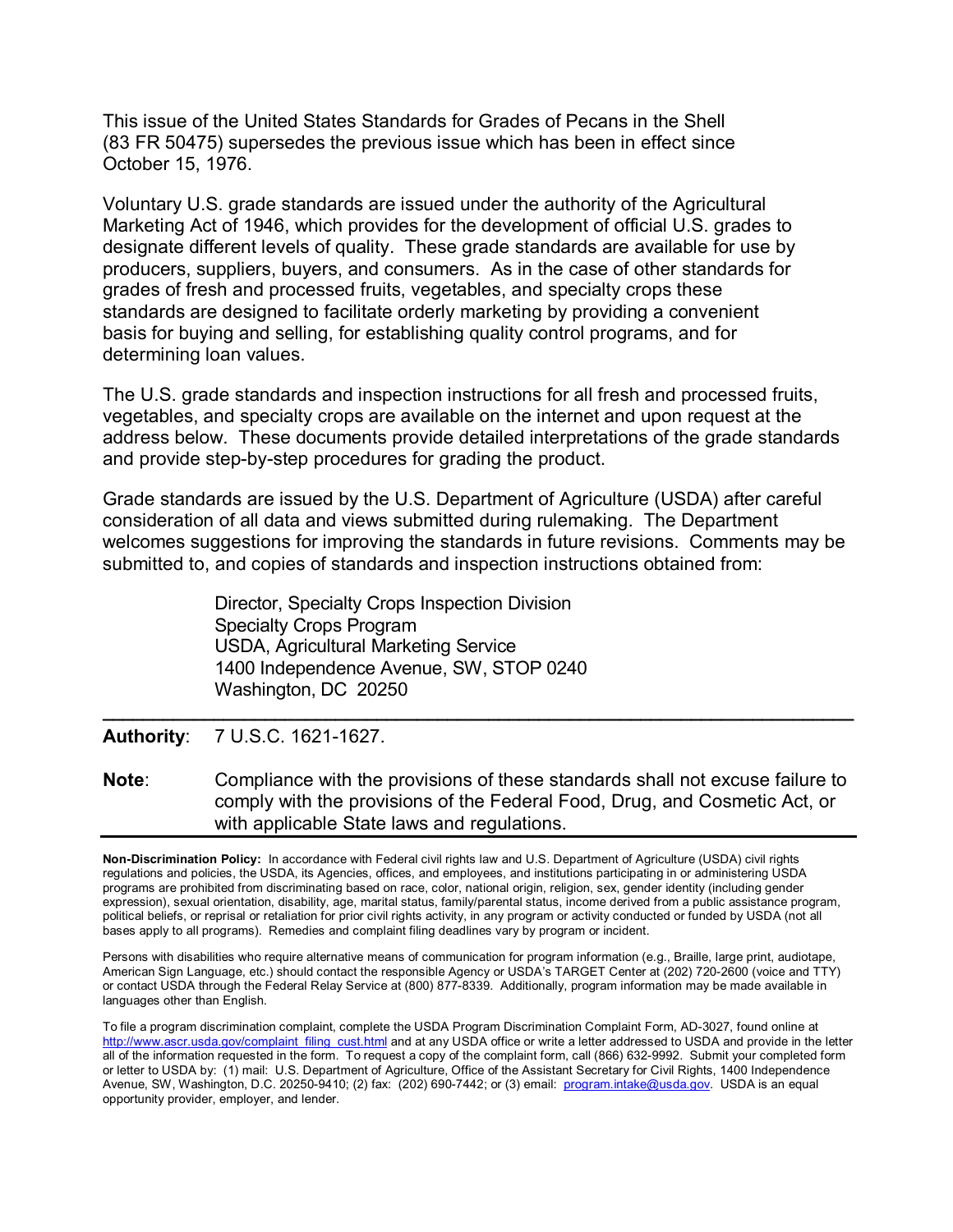# United States Standards for Grades of Pecans in the Shell

| <b>Section</b> |            | Page No. |
|----------------|------------|----------|
|                |            |          |
| §51.1400       |            |          |
| §51.1401       |            |          |
|                |            |          |
| §51.1402       |            |          |
|                |            |          |
| §51.1403       |            |          |
|                |            |          |
| §51.1404       |            |          |
|                |            |          |
| §51.1405       |            |          |
|                |            |          |
| §51.1406       |            |          |
|                |            |          |
| §51.1407       |            |          |
| §51.1408       |            |          |
| §51.1409       |            |          |
| §51.1410       |            |          |
| §51.1411       |            |          |
| §51.1412       | Well cured | . 6      |
| §51.1413       |            |          |
| §51.1414       |            |          |
| §51.1415       |            |          |
|                |            |          |
| §51.1416       |            |          |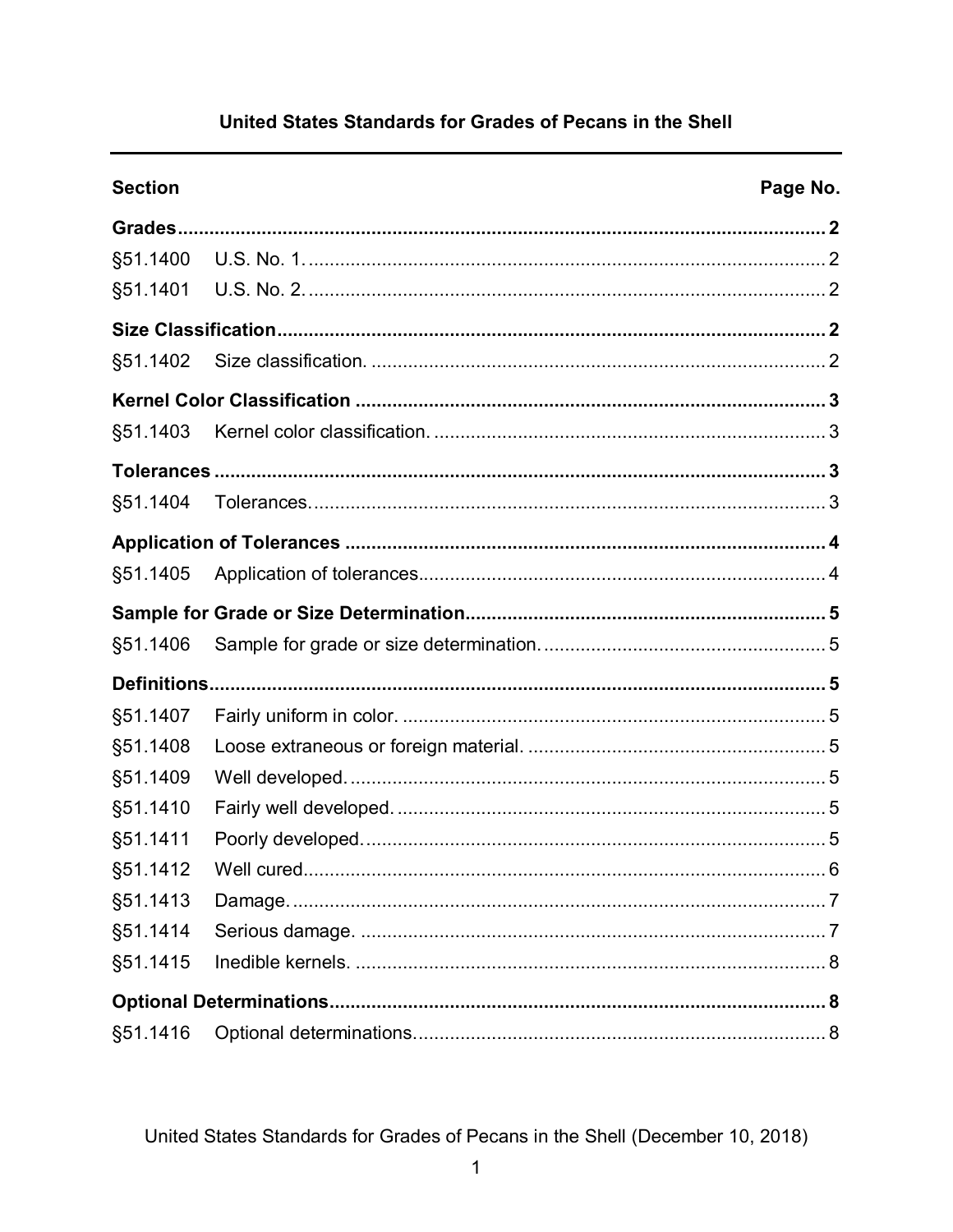## <span id="page-3-1"></span><span id="page-3-0"></span>**Grades §51.1400 U.S. No. 1.**

"U.S. No. 1" consists of pecans in the shell which meet the following requirements:

- **(a)** Free from loose extraneous or foreign material.
- **(b)** Shells are:
	- **(1)** Fairly uniform in color; and,
	- **(2)** Free from damage by any cause.
- **(c)** Kernels are:
	- **(1)** Free from damage by any cause.
- **(d)** For tolerances see §51.1404.

## <span id="page-3-2"></span>**§51.1401 U.S. No. 2.**

The requirements for this grade are the same as for U.S. No. 1 except for:

- **(a)** No requirement for uniformity of color of shells; and,
- **(b)** Increased tolerances for defects see §51.1404.

## <span id="page-3-4"></span><span id="page-3-3"></span>**Size Classification §51.1402 Size classification.**

Size of pecans may be specified in connection with the grade in accordance with one of the following classifications. To meet the requirements for any one of these classifications, the lot must conform to both the specified number of nuts per pound and the weight of the 10 smallest nuts per 100 nut sample.

| <b>Size classification</b> | <b>Number of nuts per</b><br>pound | Minimum weight of the<br>10 smallest nuts per<br>100-nut sample          |  |
|----------------------------|------------------------------------|--------------------------------------------------------------------------|--|
| Oversize                   | 55 or less                         | In each classification, the                                              |  |
| Extra large                | 56 to 63                           | 10 smallest nuts per 100                                                 |  |
| Large                      | 64 to 77                           | must weigh at least 7 pct<br>of the total weight of a<br>100-nut sample. |  |
| Medium                     | 78 to 95                           |                                                                          |  |
| Small                      | 96 to 120                          |                                                                          |  |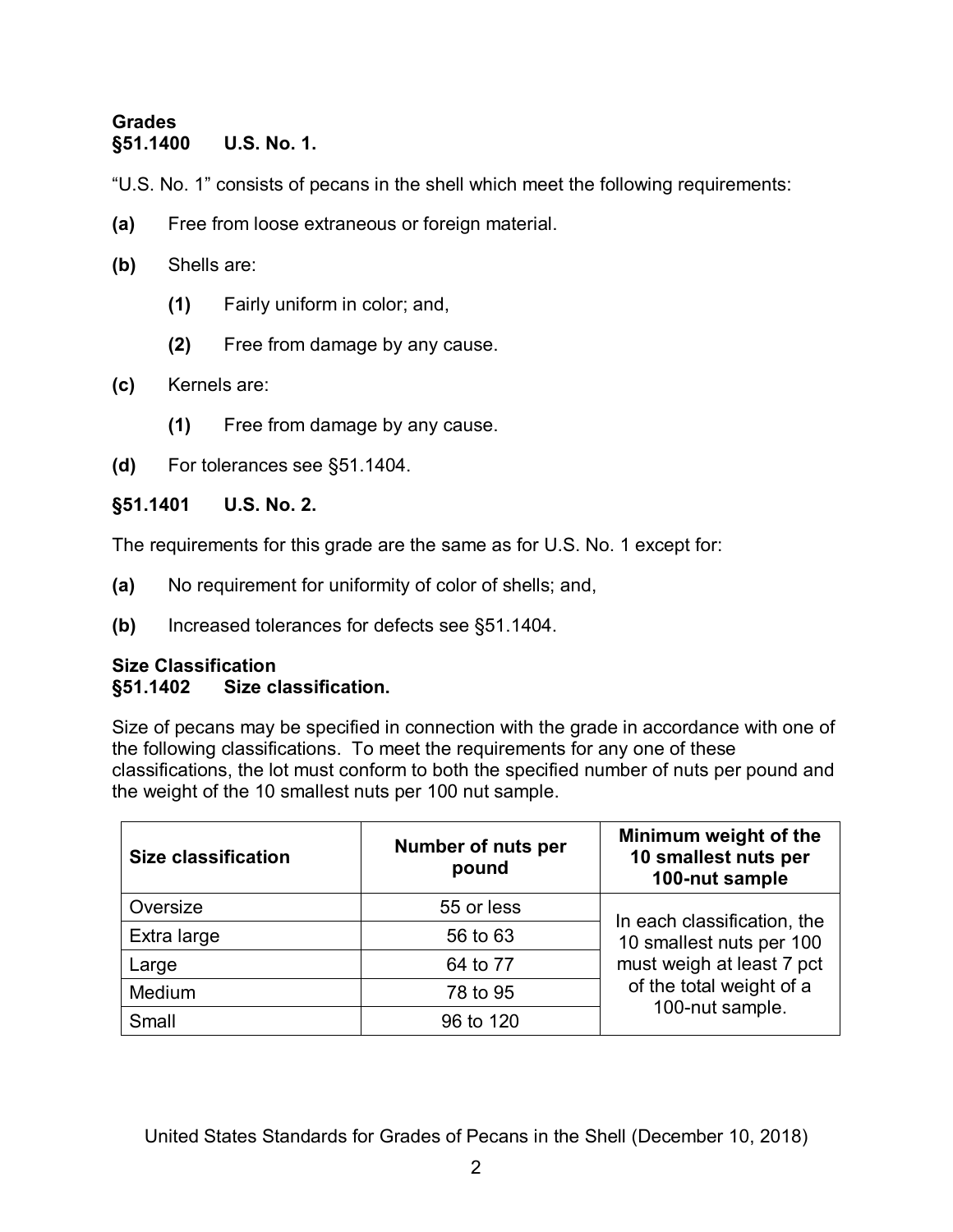## <span id="page-4-1"></span><span id="page-4-0"></span>**Kernel Color Classification §51.1403 Kernel color classification.**

- **(a)** The skin color of pecan kernels may be described in terms of the color classifications provided in this section. When the color of kernels in a lot generally conforms to the "light" or "light amber" classification, that color classification may be used to describe the lot in connection with the grade.
	- **(1) "Light"** means that the outer surface of the kernel is mostly golden color or lighter, with not more than 25 percent of the outer surface darker than golden, none of which is darker than light brown.
	- **(2) "Light amber"** means that more than 25 percent of the outer surface of the kernel is light brown, with not more than 25 percent of the outer surface darker than light brown, none of which is darker than medium brown.
	- **(3) "Amber"** means that more than 25 percent of the outer surface of the kernel is medium brown, with not more than 25 percent of the outer surface darker than medium brown, none of which is darker than dark brown (very dark-brown or blackish-brown discoloration).
	- **(4) "Dark amber"** means that more than 25 percent of the outer surface of the kernel is dark brown, with not more than 25 percent of the outer surface darker than dark brown (very dark-brown or blackish-brown discoloration).
- **(b)** U.S. Department of Agriculture kernel color standards, PEC-MC-1, illustrate the color intensities implied by the terms "golden," "light brown," "medium brown," and "dark brown" referred to in paragraph (a) of this section.

## <span id="page-4-3"></span><span id="page-4-2"></span>**Tolerances §51.1404 Tolerances.**

In order to allow the variations incident to proper grading and handling in each of the foregoing grades, the following tolerances are provided as specified:

- **(a)** U.S. No. 1
	- **(1)** For shell defects, by count.
		- **(i)** 5 percent for pecans with damaged shells, including therein not more than 2 percent for shells which are seriously damaged.
	- **(2)** For kernel defects, by count.
		- **(i)** 12 percent for pecans with kernels which fail to meet the requirements for the grade or any specified color classification,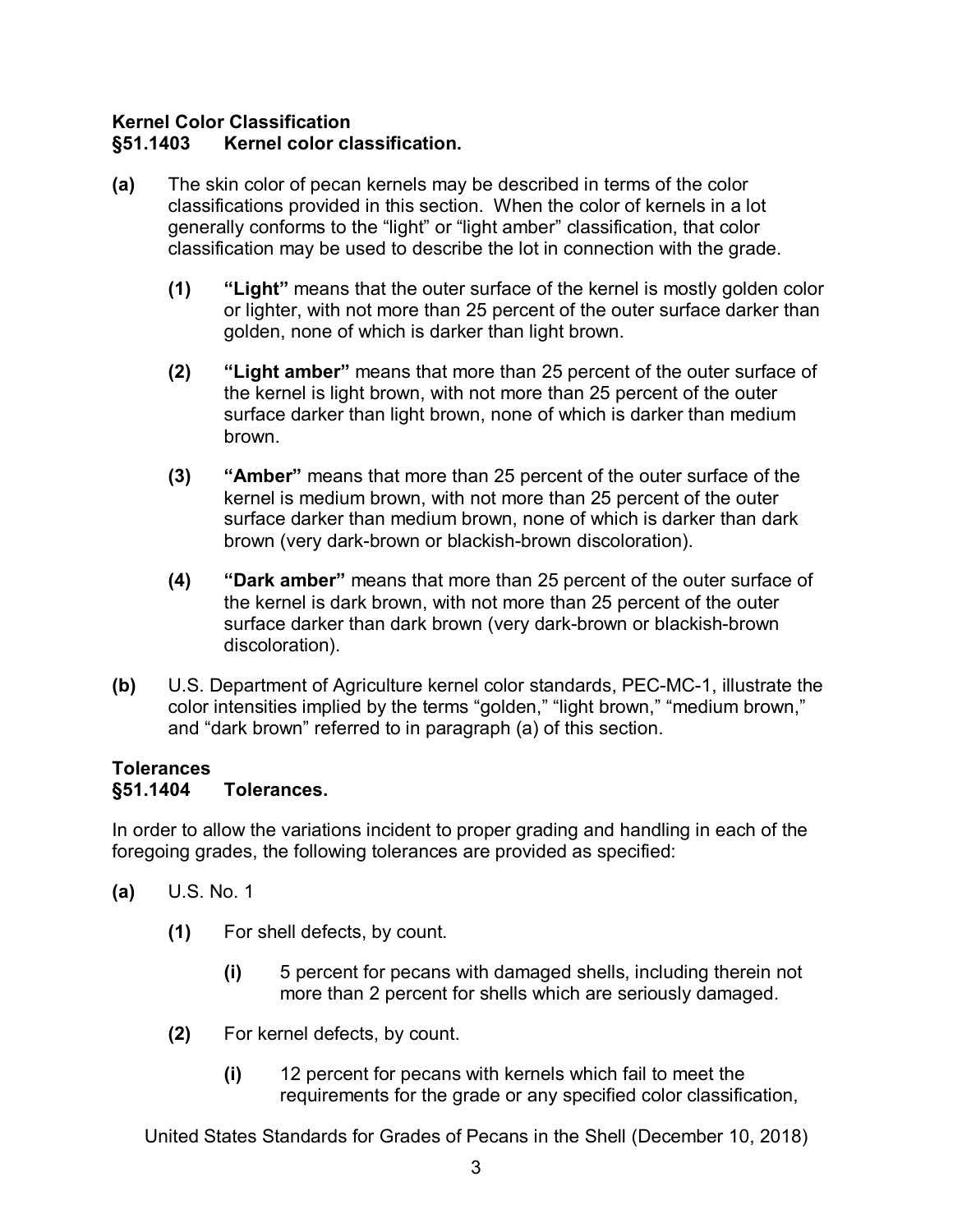including therein not more than 7 percent for kernels which are seriously damaged: *Provided*, That not more than six-sevenths of this amount, or 6 percent, shall be allowed for kernels which are rancid, moldy, decayed or injured by insects: *And provided further*, That included in this 6 percent tolerance not more than one-half of one percent shall be allowed for pecans with live insects inside the shell.

- **(ii)** In addition, 8 percent for kernels which fail to meet the color requirements for the grade or for any specified color classification, but which are not seriously damaged by dark discoloration of the skin: *Provided*, That these kernels meet the requirements for the grade other than for skin color.
- **(3)** For loose extraneous or foreign material, by weight.
	- **(i)** 0.5 percent (one-half of 1 percent).
- **(b)** U.S. No. 2
	- **(1)** For shell defects, by count.
		- **(i)** 10 percent for pecans with damaged shells, including therein not more than 3 percent for shells which are seriously damaged.
	- **(2)** For kernel defects, by count.
		- **(i)** 30 percent for pecans with kernels which fail to meet the requirements of the U.S. No. 1 grade, including therein not more than 10 percent for pecans with kernels which are seriously damaged: *Provided*, That not more than seven-tenths of this amount, or 7 percent, shall be allowed for kernels which are rancid, moldy, decayed or injured by insects: *And provided further*, That included in this 7 percent tolerance not more than one-half of one percent shall be allowed for pecans with live insects inside the shell.
	- **(3)** For loose extraneous or foreign material, by weight.
		- **(i)** 0.5 percent (one-half of 1 percent).

## <span id="page-5-1"></span><span id="page-5-0"></span>**Application of Tolerances §51.1405 Application of tolerances.**

Individual 100-count samples shall have not more than one and one-half times a specified tolerance of 5 percent or more and not more than double a tolerance of less than 5 percent, except that at least one pecan which is seriously damaged by live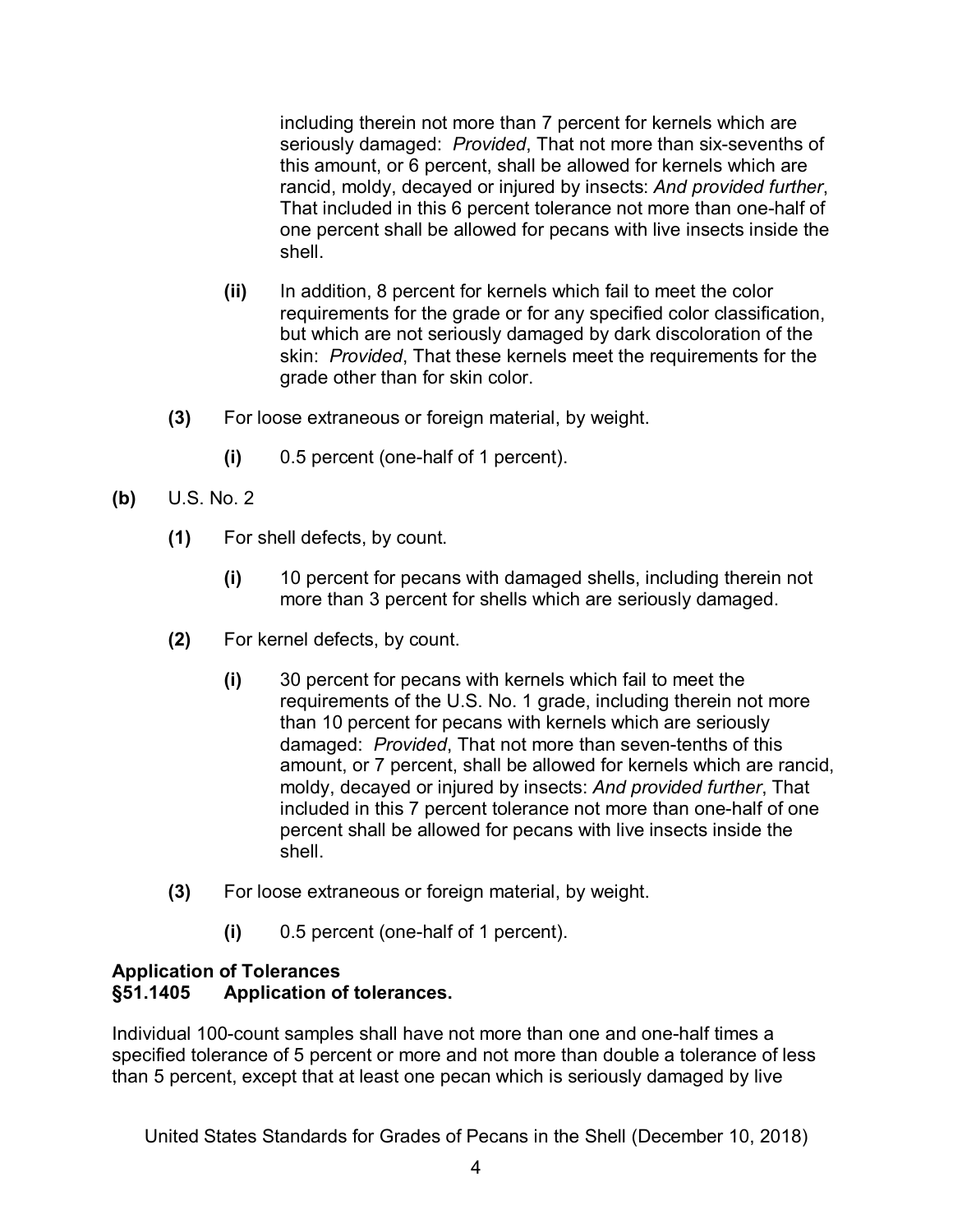insects inside the shell is permitted: *Provided*, That the averages for the entire lot are within the tolerances specified for the grade.

## <span id="page-6-1"></span><span id="page-6-0"></span>**Sample for Grade or Size Determination §51.1406 Sample for grade or size determination.**

Each sample shall consist of 100 pecans. The individual sample shall be drawn at random from a sufficient number of packages to form a 100-count composite sample. The number of such individual 100-count samples drawn for grade or size determination will vary with the size of the lot. When practicable, at point of packaging the sample may be obtained from the grading belt after sorting has been completed.

#### <span id="page-6-3"></span><span id="page-6-2"></span>**Definitions §51.1407 Fairly uniform in color.**

"Fairly uniform in color" means that the shells do not show sufficient variation in color to materially detract from the general appearance of the lot.

# <span id="page-6-4"></span>**§51.1408 Loose extraneous or foreign material.**

"Loose extraneous or foreign material" means loose hulls, empty broken shells, or any substance other than pecans in the shell or pecan kernels.

# <span id="page-6-5"></span>**§51.1409 Well developed.**

"Well developed" means that the kernel has a large amount of meat in proportion to its width and length (see Figure 1).

## <span id="page-6-6"></span>**§51.1410 Fairly well developed.**

"Fairly well developed" means that the kernel has at least a moderate amount of meat in proportion to its width and length. Shriveling and hollowness shall be considered only to the extent that they have reduced the meatiness of the kernel (see Figure 1).

# <span id="page-6-7"></span>**§51.1411 Poorly developed.**

"Poorly developed" means that the kernel has a small amount of meat in proportion to its width and length (see Figure 1).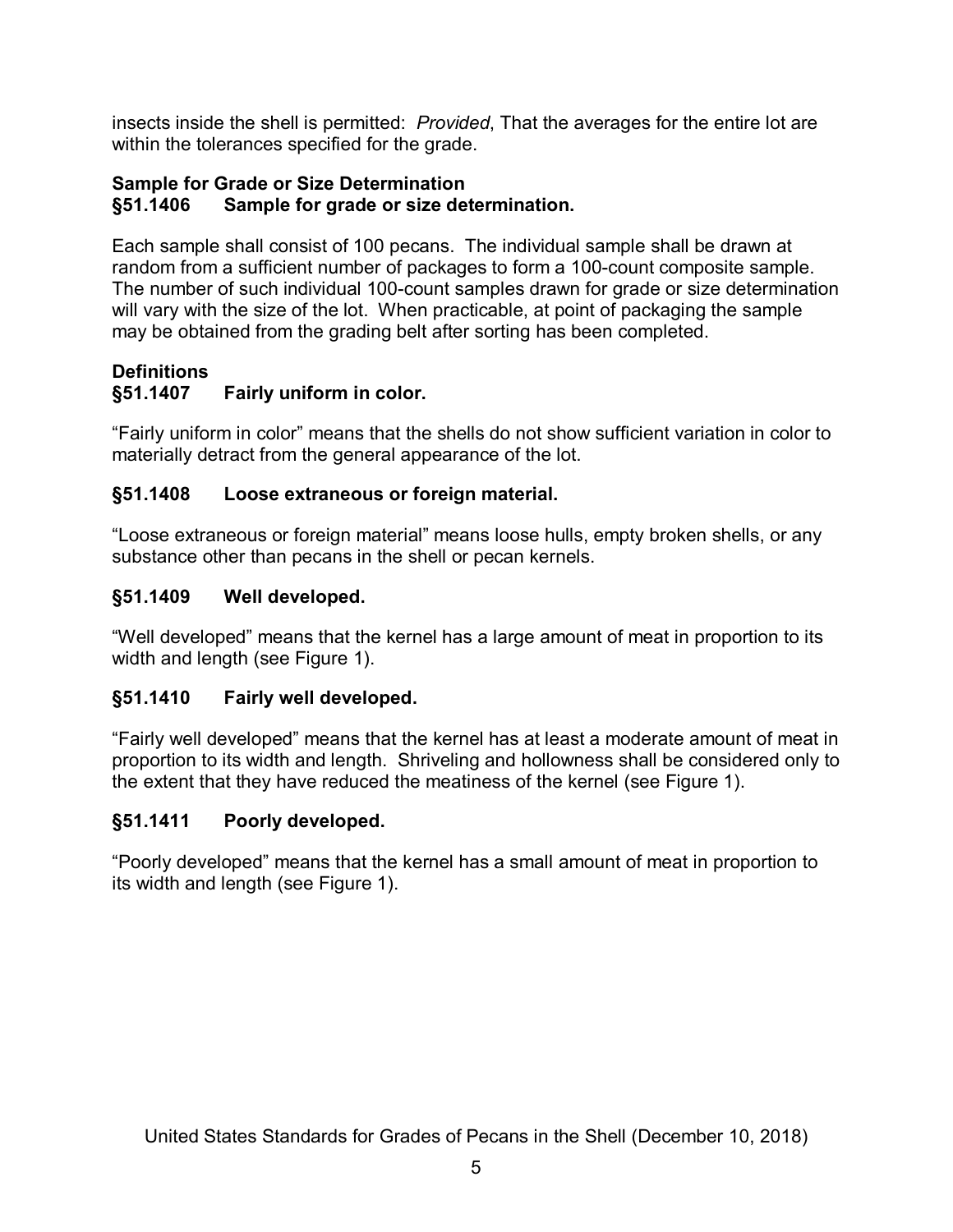**Figure 1**

**Cross Section Illustration** 



1. Well Developed

Lower limit. Kernels having less meat content than these are not considered well developed.





2. Fairly Well Developed

Lower limit for U.S. No. 1 grade. Kernels having less meat content than these are not considered fairly well developed and are classed as damged.



3. Poorly Developed

Lower limit, damaged but not seriously damaged. Kernels having less meat content than these are considered undeveloped and are classed as seriously damaged.

**Illustration PCN 1** 

## <span id="page-7-0"></span>**§51.1412 Well cured.**

"Well cured" means that the kernel separates freely from the shell, breaks cleanly when bent, without splintering, shattering, or loosening the skin; and the kernel appears to be in good shipping or storage condition as to moisture content.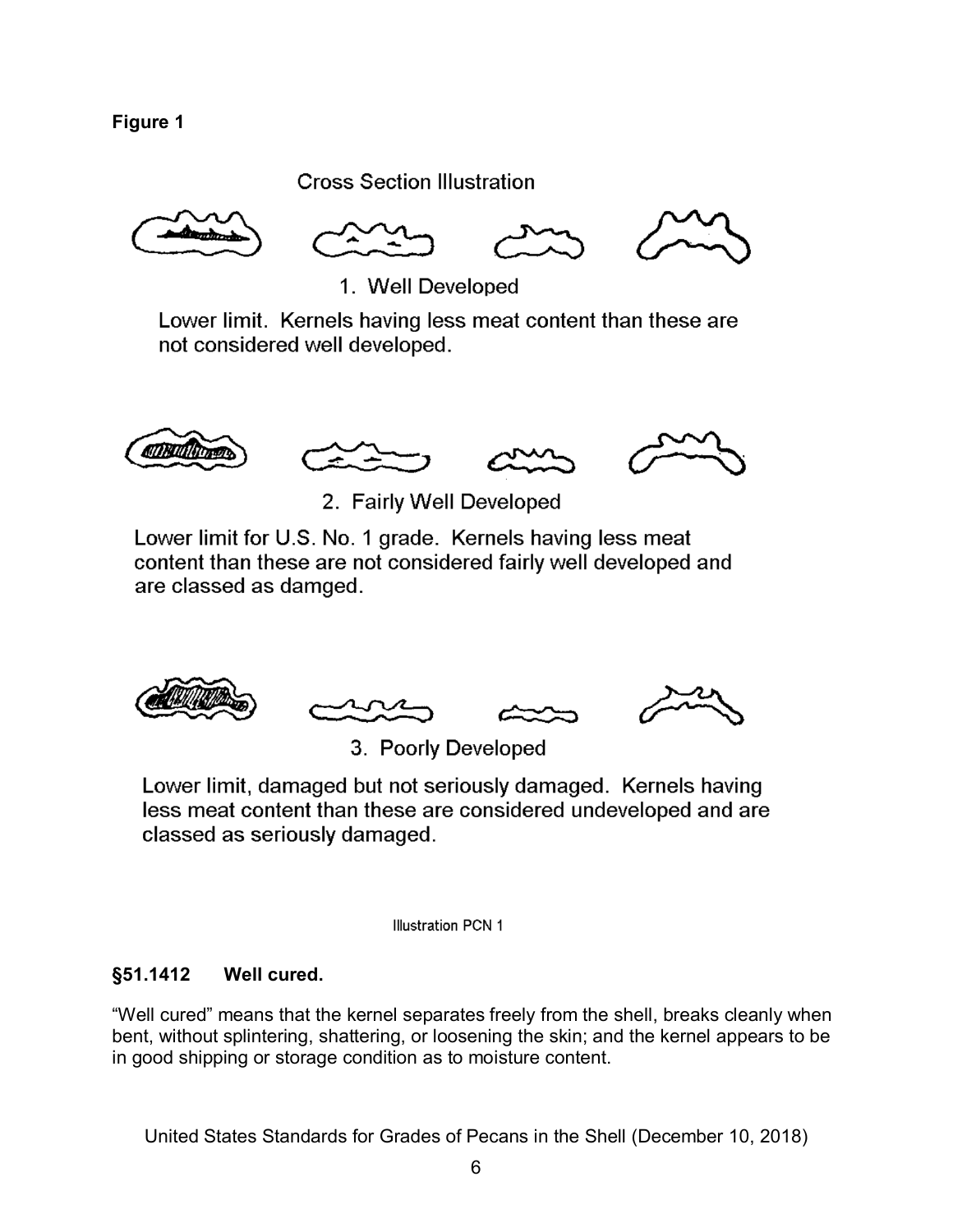# <span id="page-8-0"></span>**§51.1413 Damage.**

"Damage" means any specific defect described in this section; or an equally objectionable variation of any one of these defects, or any other defect, or any combination of defects, which materially detracts from the appearance or the edible or marketing quality of the individual pecan or the general appearance of the pecans in the lot. The following defects shall be considered as damage:

- **(a) Adhering hull material or dark stains** affecting an aggregate of more than 5 percent of the surface of the individual shell;
- **(b) Split or cracked shells** when the shell is spread apart or will spread upon application of slight pressure;
- **(c) Broken shells** when any portion of the shell is missing;
- **(d) Kernels** which are not well cured;
- **(e) Poorly developed** kernels;
- **(f) Kernels** which are dark amber in color;
- **(g) Kernel spots** when more than one dark spot is present on either half of the kernel, or when any such spot is more than one-eighth inch (3 mm) in greatest dimension;
- **(h) Adhering material from the inside of the shell** when firmly attached to more than one-third of the outer surface of the kernel and contrasting in color with the skin of the kernel; and,
- **(i) Internal flesh discoloration** of a medium shade of gray or brown extending more than one-fourth inch (6 mm) lengthwise beneath the center ridge, or any equally objectionable amount in other portions of the kernel; or lesser areas of dark discoloration affecting the appearance to an equal or greater extent.

## <span id="page-8-1"></span>**§51.1414 Serious damage.**

"Serious damage" means any specific defect described in this section; or an equally objectionable variation of any one of these defects, or any other defect, or any combination of defects, which seriously detracts from the appearance or the edible or marketing quality of the individual pecan. The following defects shall be considered as serious damage:

- **(a) Adhering hull material or dark stains** affecting an aggregate of more than 20 percent of the individual shell;
- **(b) Broken shells** when the missing portion of shell is greater in area than a circle one-fourth inch (6 mm) in diameter;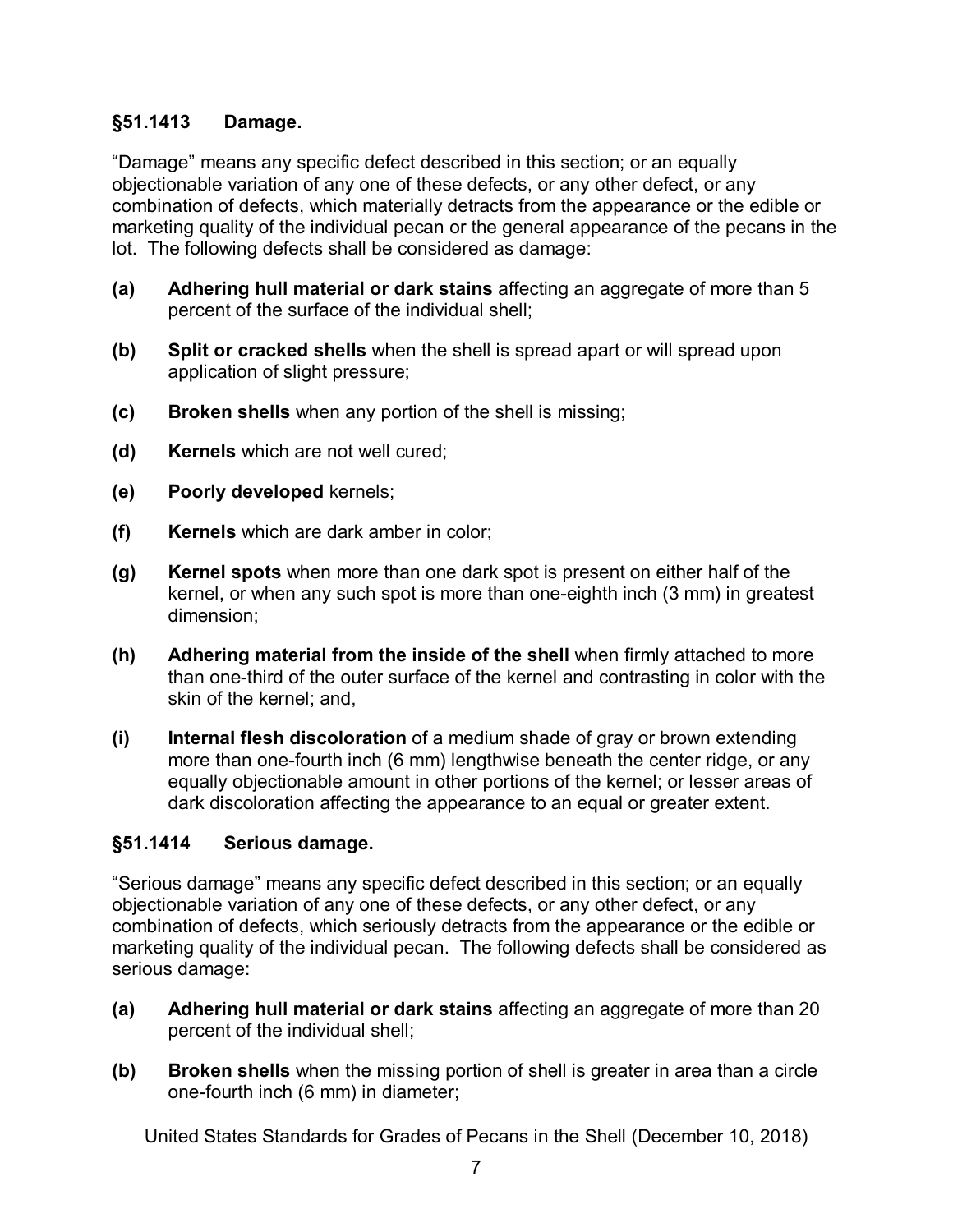- **(c) Worm holes** when penetrating the shell;
- **(d) Rancidity** when the kernel is distinctly rancid to the taste. Staleness of flavor shall not be classed as rancidity;
- **(e) Mold**, on the surface or inside the kernel, which is plainly visible without magnification;
- **(f) Decay** affecting any portion of the kernel;
- **(g)** I**nsect injury** when the insect, web or frass is present inside the shell, or the kernel shows distinct evidence of insect feeding;
- **(h) Kernel spots** when more than three dark spots on either half of the kernel, or when any spot or the aggregate of two or more spots on one of the halves of the kernel affects more than 10 percent of the surface;
- **(i) Dark discoloration of the skin** which is darker than dark amber over more than 25 percent of the outer surface of the kernel;
- **(j) Internal flesh discoloration** of a dark shade extending more than one-third the length of the kernel beneath the ridge, or an equally objectionable amount of dark discoloration in other portions of the kernel; and,
- **(k) Undeveloped kernels** having practically no food value, or which are blank (complete shell containing no kernel).

## <span id="page-9-0"></span>**§51.1415 Inedible kernels.**

"Inedible kernels" means that the kernel or pieces of kernels are rancid, moldy, decayed, injured by insects or otherwise unsuitable for human consumption.

## <span id="page-9-1"></span>**Optional Determinations**

## <span id="page-9-2"></span>**§51.1416 Optional determinations.**

The determinations set forth herein are not requirements of these standards. They may be performed upon request in connection with the grade determination or as a separate determination. Samples of pecans for these determinations shall be taken at random from a composite sample drawn throughout the lot.

**(a) Edible kernel content.** A minimum sample of at least 500 grams of in-shell pecans shall be used for determination of edible kernel content. After the sample is weighed and shelled, edible appearing half kernels and pieces of kernels shall be separated from shells, center wall, and other non-kernel material, and inedible kernels (see §51.1415) and pieces of kernels, and weighed to determine edible kernel content for the lot.